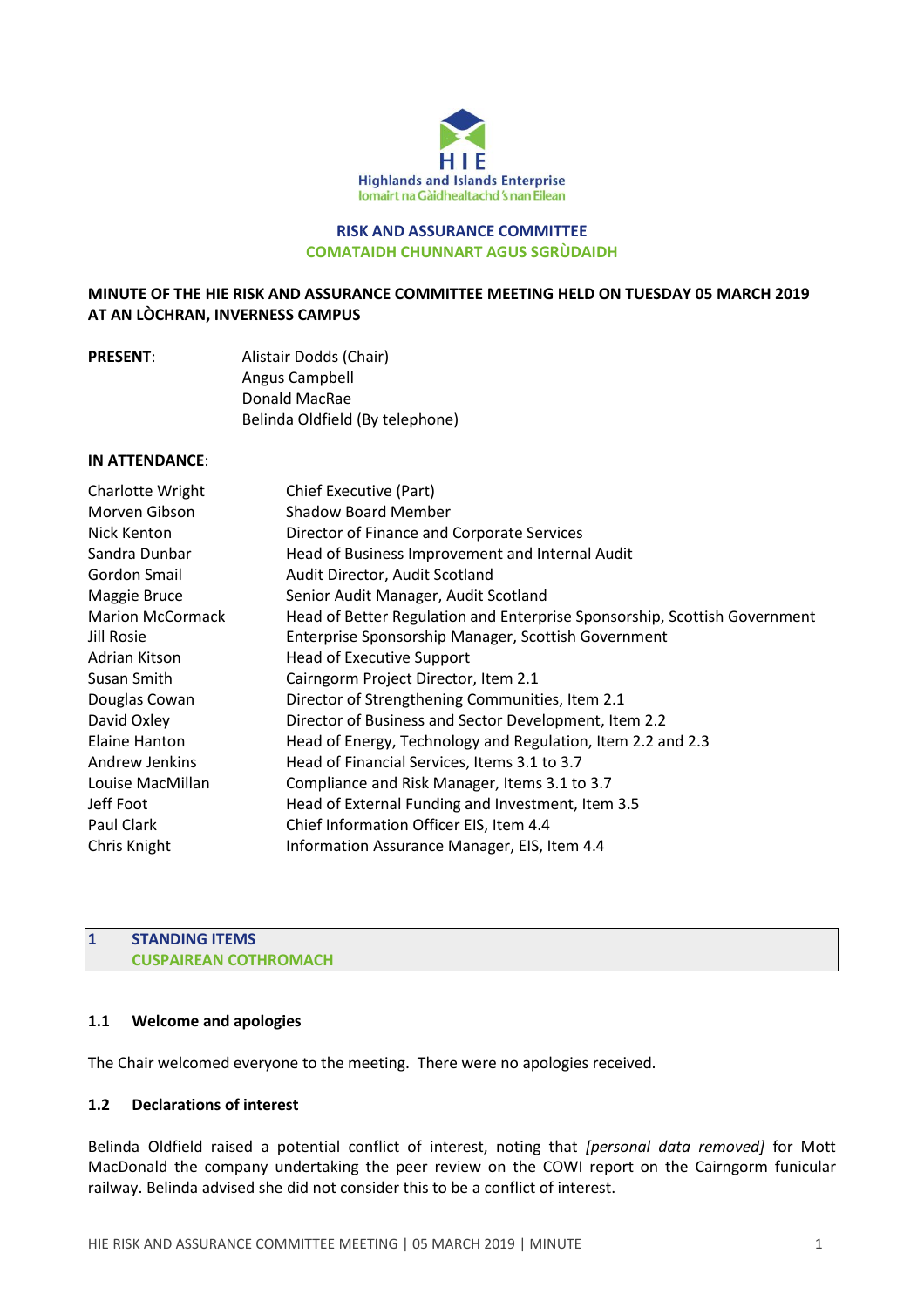### **1.3 Minute of Risk and Assurance Committee meeting held on 10 December 2018**

The minute was approved subject to minor amendments.

Page 2 - In relation to HIE Pension Scheme this should be changed to "Needs to be considered within current budget".

Page 4 – Amend to reflect to read that "the Chair welcomed"

### **1.4 Matters arising**

It was noted that John McGlynn had been appointed as the Orkney Research and Innovation Campus (ORIC) Executive Manager.

The trustees of the HIE Pension Scheme had submitted the scheme funding valuation summary, recovery plan and schedule of contributions in respect of the Scheme's Valuation to The Pensions Regulator. The trustees reported that the Pensions Regulator had confirmed that it had no further questions on the submission. An update will be provided to the Committee in June.

It was confirmed that a statement of expenditure categories as defined in Public Services Reform (Scotland) Act 2010 has been published on the HIE website.

# **2 EMERGING ISSUES**

#### **2.1 Cairngorm Governance**

*Douglas Cowan and Susan Smith joined the meeting.*

The Head of Business Improvement and Internal Audit provided an update on the key risk and governance issues relating to Cairngorm Mountain Estate.

There are three core elements to the governance arrangements which are being put in place, these being 1) governance within Cairngorm Mountain (Scotland) Limited (CMSL), 2) between HIE and CMSL and 3) wider HIE programme governance for Cairngorm. These arrangements need to support both strategic and tactical requirements and must be kept under review to ensure they meet the needs of CMSL, HIE and the wider Cairngorm Programme activity over time.

To help support CMSL, appropriate governance arrangements have been put in place, covering financial, operation and technical matters. It was reported that the following activity has taken place or is being progressed. 1) access to external health and safety expertise, 2) secured the services of Scott-Moncrieff Accountants for financial management support including set up of key financial control and systems, 3) through legal agents on HIE's legal framework provided access to legal and secretariat support, 4) expert support and training to put in place systems for GDPR and FOI and 5) supported CMSL in accessing customer service training. In addition, HIE have procured Saffrey Champness to undertake a comprehensive review of the governance arrangements within CMSL against best practice.

An important part of the governance arrangements will be a strong control framework between HIE and CMSL and clear accountability and monitoring arrangements.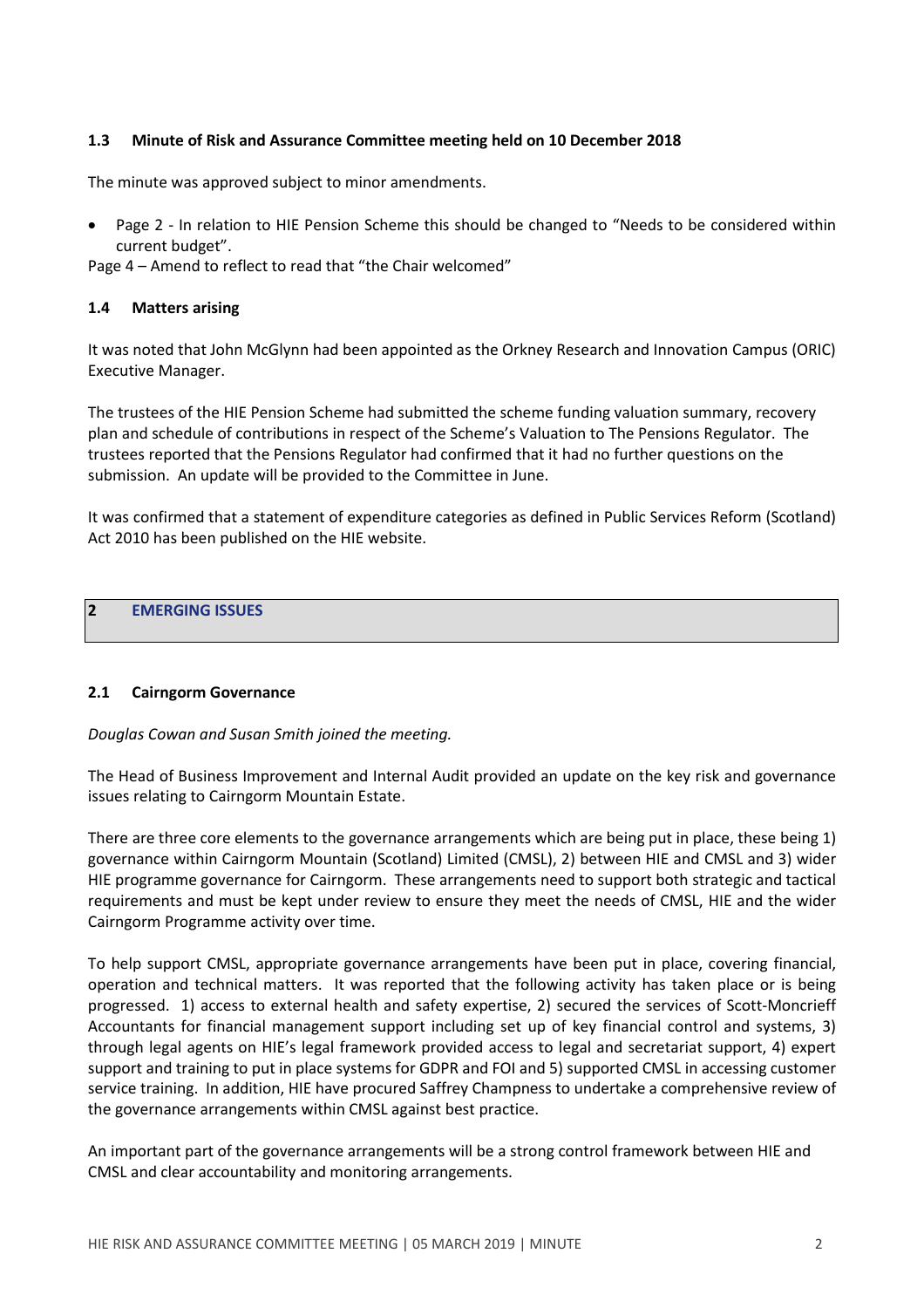The HIE Board - Cairngorm Mountain sub-group has agreed to create a HIE Board - Cairngorm Mountain Advisory Group made up of Paddy Crerar (Chair), Freda Newton and Calum Ross. This group will provide short term support and guidance to HIE. Terms of reference have been drafted for this group.

The Cairngorm Project Director provided an update on the timelinesfor the Funicular reporting. Design costs are expected from COWI in March, Mott MacDonald will then undertake a peer review with an expected timescale of 8-9 weeks with the completed report available late April or early May. The Committee requested that a copy of this report be made available to Belinda Oldfield as soon as it is available.

The Committee discussed in detail the current position recognising the difficulty in knowing what the costs are until the report is available. The mild weather and lack of snow has also proved difficult, significantly impacting on revenue. The snow factory had also encountered issues with insufficient staff training, icing issues and the fuel costs with snow melting due to the high temperatures.

Communications and stakeholder engagement are important with a need to listen and gather feedback and be open to what a future model would look like. The Area team will be more involved in stakeholder engagement and with the community trust.

Affordability to HIE was discussed and the Director of Finance and Corporate Services confirmed that the revenue forecast was still within the £2.3m authorised overspend approved by Scottish Government (SG) for 2018/19. It was difficult to see how this level of costs could be covered within budget going forward. It was agreed that further information was required to generate options for discussion with the Board and then SG. The Chief Executive and Director of Finance and Corporate Services will address this and discuss with SG. Jill Rosie acknowledged that the Scottish Government was aware of the ongoing challenge and the need for flexibility. Progress will be reported to the next Board meeting.

Audit Scotland (AS) updated the Committee and outlined that they would be looking closely at the governance arrangements in place including the role of the HIE Board, Risk and Assurance Committee, and the CMSL Board. The risk register and the high reputational risk was noted. The quality of the options appraisal and transparency is crucial in relation to future financial sustainability. Cairngorm is high risk and will form part of the AS audit plan with the option of a specific report still being considered. This would provide the opportunity to give an independent view.

The Chief Executive updated on the guarantees outlining that there was a workstream to go through the process. There are 2 guarantees, a company guarantee and a personal guarantee. *[Sentence removed owing to commercial sensitivity.]*

The Committee welcomed the discussion and thanked staff for all the work undertaken to date. Highlighting that there were difficult decisions ahead they confirmed their continued support for the pursuit of the guarantees. There was a need to ensure that there is correct governance between HIE and CMSL, that HIE works closely with SG and ministers, and that Scottish Government colleagues recognise the ongoing challenges in relation to funding and the wider issues identified.

*Douglas Cowan and Susan Smith left the meeting.*

## **2.2 Highlands and Islands Space Opportunity**

#### *David Oxley and Elaine Hanton joined the meeting.*

The Chief Executive outlined that this is a significant project, with challenges in terms of the experience that HIE has in this area. The Head of Business Improvement and Internal Audit explained that there were two papers, one covering the wider regional opportunity and the second specifically relating to Space Hub Sutherland. Lessons learned from previous projects are being drawn on and HIE are aiming to provide best practice in governance.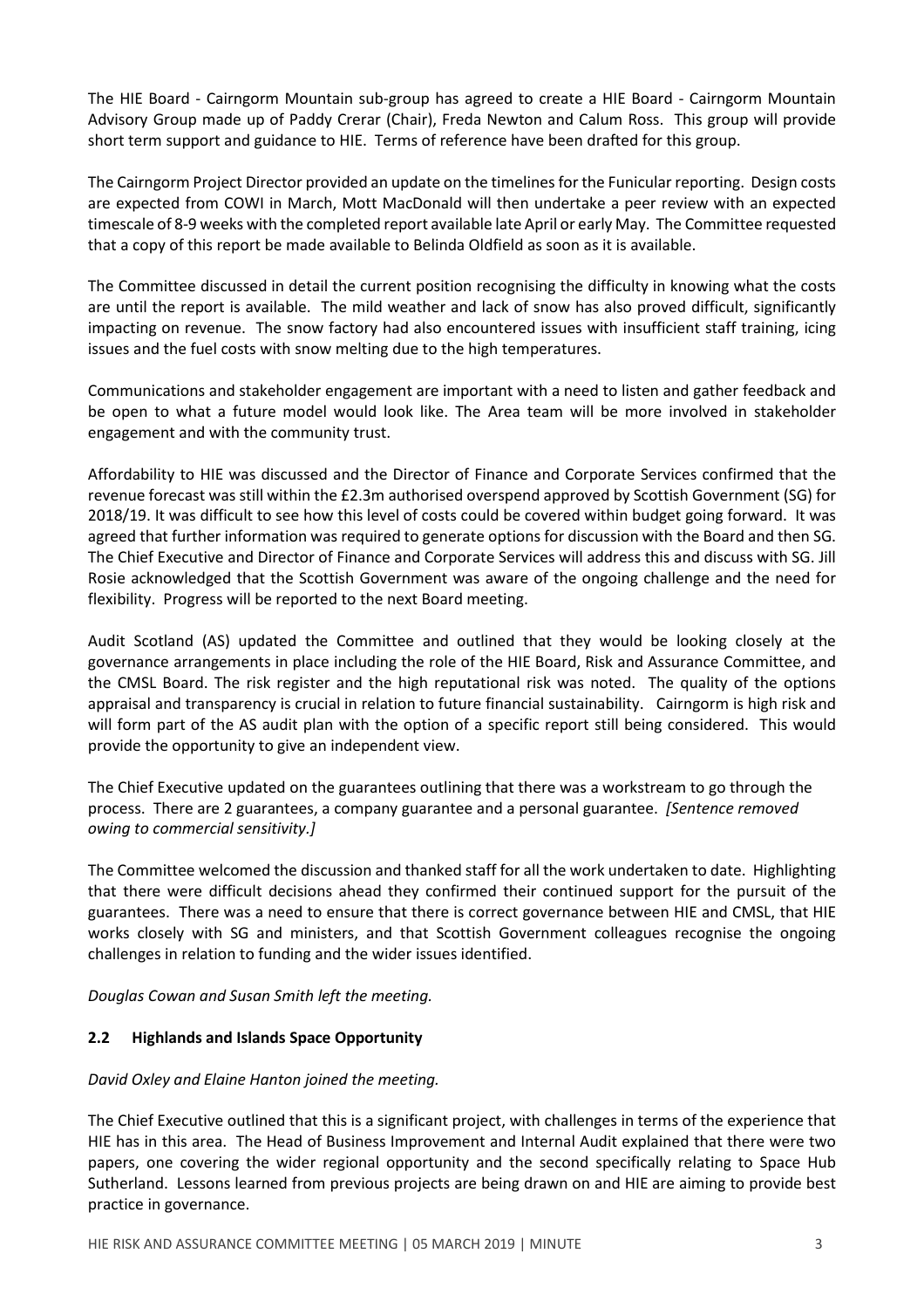Scrutiny is provided by a Programme Board chaired by the Chief Executive with the Director of Business and Sector Development designated as the Senior Responsible Owner (SRO). The need for strong HIE leadership and strategic engagement has been identified and in particular a key role for the Director of Business and Sector Development as SRO for both the Sutherland programme and the HIE corporate programme. To minimise any perceptions relating to this dual role the following enhanced governance is in place. 1) HIE Chief Executive will chair the HIE Space Programme Board; 2) A core corporate executive team will support area team appraisal and prioritisation; 3) Area Managers will be supported by Executive Directors in progressing space opportunities in their region; 4) Regular assurance reviews will be undertaken and 5) External stakeholder and technical advisory groups will be created.

In relation to Space Hub Sutherland, the Director of Business and Sector Development updated that the Head of Energy Technologies and Regulation had been helping with the implementation of governance arrangements, project managers(Gardiner and Theobald) had been appointed and Ernst and Young had been appointed as commercial advisers. The project is technically challenging and HIE have identified the opportunity to create a technical advisory group to assist. The Director also provided an update on the terms of the lease options noting that negotiations were ongoing and that there could be a higher ask in terms of cost. The gateway review process and internal audit review process had highlighted concerns around project management which will be addressed by the improved governance arrangements.

The Director of Business and Sector Development also confirmed that communication isregular with monthly town hall sessions and weekly local sessions being undertaken. The regulatory bodies have significant demands however there are good conversations taking place will all of statutory partners - Scottish Natural Heritage (SNH), Scottish Environmental Protection Agency (SEPA) and Highland Council (HC). HIE is also engaging with the Health and Safety Executive (HSE), the Scottish Fire and Rescue Service (SFRS) and the Ministry of Defence (MOD) as well as others. The United Kingdom Space Agency was both a supporter and a regulator.

Angus Campbell noted that he was Vice Chair of the SNH Board as SNH had been mentioned but this was not seen as a conflict of interest.

The Committee welcomed the helpful paper outlining the governance arrangements and sought further clarification in relation to the joint role for the Director of Business and Sector Development and the need to ensure objective due diligence The Chief Executive confirmed that this was challenging and there was a need to ensure appropriate governance to support the overall programme and the Sutherland opportunity.

[*Sentence removed owing to commercial sensitivity.]* HIE would continue to review options and attempt to conclude discussions. It was queried if HIE were picking up all of the costs for phase 1. The Committee asked for further information on whether there was any Nuclear Decommissioning Authority (NDA) input and noted the need to minimise the HIE financial risk. The Director of Business and Sector Development confirmed that HIE was looking at additional funding from partners.

Audit Scotland outlined the need for HIE to have the information to make informed decisions.

The Chair thanked the team outlining that the Committee recognise this as a complex and high-risk project and welcomed the two reports stressing the need for good governance. It was noted there was a need to enhance communications and maximise the opportunities for the Highlands and Islands Region and to continue to the conclusion of the full business case.

## **2.3 WES governance**

The Head of Energy Technologies and Regulation updated the Committee on the revised governance arrangements for Wave Energy Scotland (WES) seeking agreement to the resulting revised WES Operating Agreement. The Committee, during 2018 had previously considered proposed amendments to the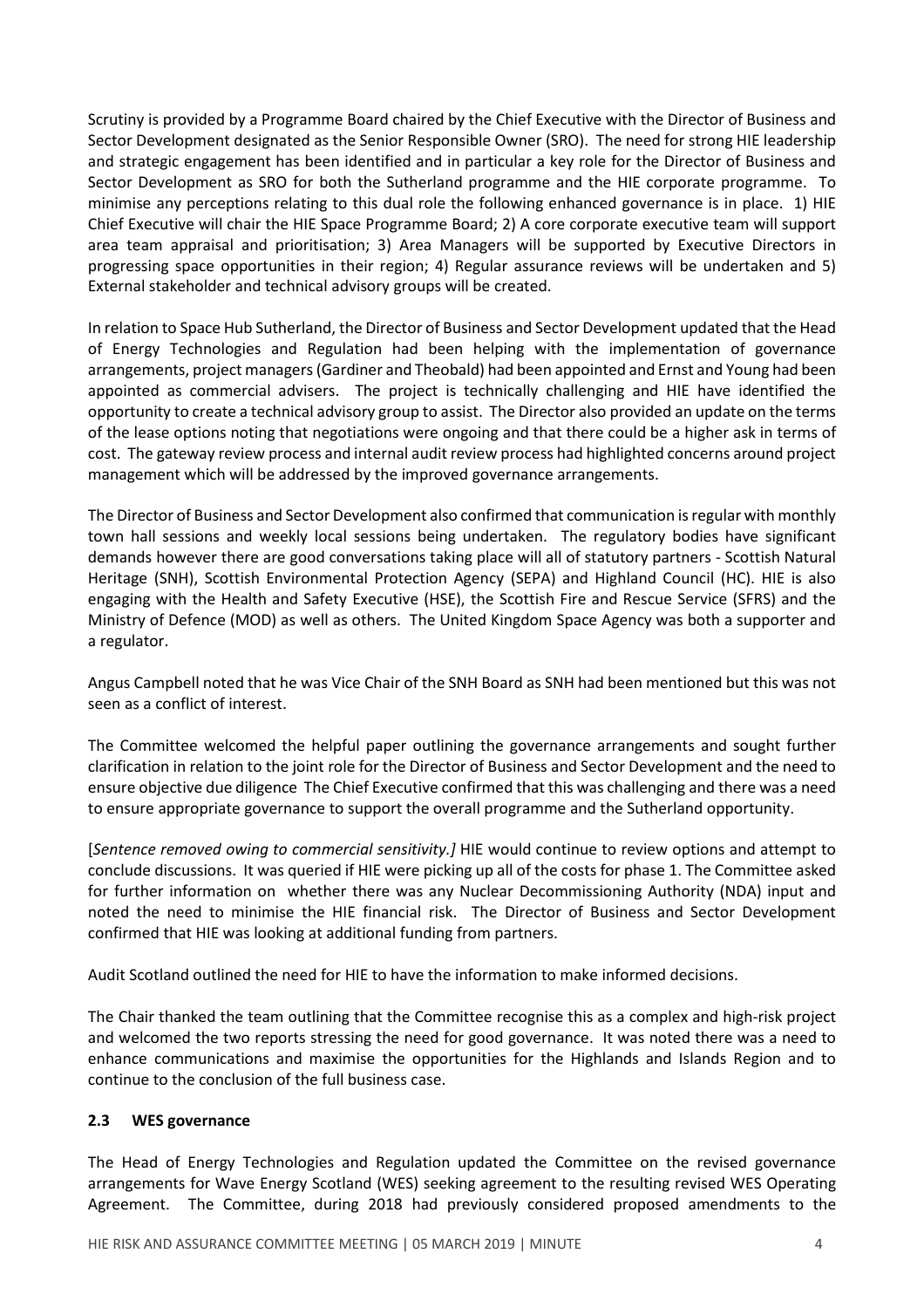governance arrangements which exist between HIE and WES. Highlighting the key areas of change including the revised operating environment, alignment with HIE policy, and delegated financial authority aligned with HIE with the addition of authority up to £500k for the WES Board, leading to more effective use of the WES Board.

The Committee asked if the WES staff grading was linked to the HIE Grading and Job Evaluation and Grading (JEGs) process. This was confirmed, and the Committee asked for clause 14.1.1 of the Operating Agreement to be amended to cross reference.

The Committee approved the paper with the minor amendment highlighted above to be made to the Operating Agreement.

*David Oxley and Elaine Hanton left the meeting.*

### **2.4 Priority investment approach**

The Head of Business Improvement and Internal Audit outlined the paper to the Committee explaining that the approach to management and delivery takes stock of best practice and is an update on last year's paper.

In February 2018, HIE commissioned external support to undertake a review of the benefits realisation process, as part of the overall project management arrangements, against best practice and to make recommendations for refinement. This was to be primarily for identified priority investments, with the potential for wider application across other areas of HIE's work.

Gateway reviews have been initiated for two investments – Space and the Business Transformation programme. HIE is liaising with the Scottish Government on the best approach for Cairngorm Mountain as the Risk Potential Assessment (RPA) returned a risk rating of 'medium' which would not normally suggest a Scottish Government-led Gateway review. The Committee also commented that they considered that the project should have a "high" risk rating.

As part of the delivery approach HIE is looking to ensure it captures and embeds lessons learned from internal and external best practice. This includes reviews undertaken by Audit Scotland. Recent internal assurance reviews have identified opportunities for improvement in key areas such as roles and responsibilities including use of project boards, Senior owners and benefits realisation.

The following are considerations / next steps: 1) As part of the HIE Strategic and Operating plan process the list of priority investments will be updated; 2) The benefits and reporting arrangements for these activities will be confirmed; 3) While an enhanced approach is being reinforced for priority investments this does not negate the need for all projects to be supported with effective and proportionate project management; 4) The HIE delivery guidance to be updated to reflect improvement areas and lessons learned from internal and external best practice and 5) A reminder will be issued to ensure RPAs are completed for all activity of £5m or more.

The Committee welcomed this update, noting that it was good to see the governance in relation to the independent project review and the time critical nature of the need for RPA where funding is over £5m and approved the considerations / next steps outlined in the paper.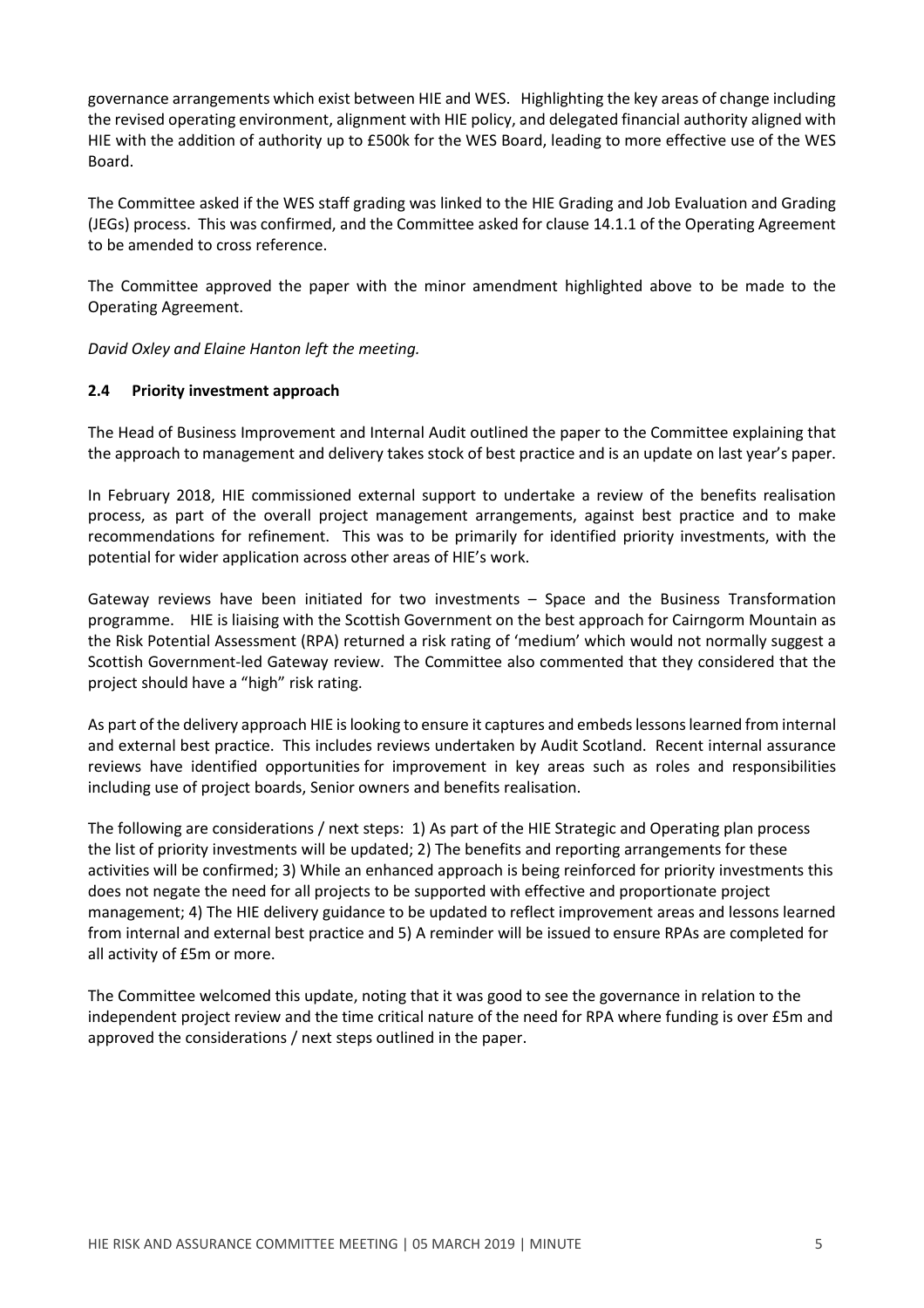**3 ACCOUNTS RELATED**

*Andrew Jenkins and Louise MacMillan joined the meeting.*

### **3.1 Finance and budget update**

The Director of Finance and Corporate Services presented an update on the financial position for 2018/19, the plan for 2019/20 and a brief forward look. This followed on from the discussions at the February 2019 Board meeting.

For 2018/19 capital spend remains slow. A review of outstanding capital claims on a project by project basis has been undertaken to create certainty on spend expected before the year end. If all projects deliver to plan then the capital target will be achieved and is currently showing an over-commitment of c£0.5m. Revenue spend is in line with the straight-line target. There remains an over-commitment, but there is confidence this can be managed. This assumes any overspend on Cairngorm Mountain Scotland Ltd will be treated as 'authorised overspend' as explained at the Board. It also assumes that the back-dated VAT liability for overclaims will remain fairly uncertain during the final accounts process and will be treated as a provision not an accrual. This means (in effect) that the budgetary impact will be felt in 2019/20. The cash position remains very tight, primarily due to the time-lag between incurring and recovering EU-funded expenditure.

For 2019/20, the Board received a detailed paper on several 2019/20 Revenue scenarios, which included a recommended target scenario to work towards. The target scenario relies upon three key dependencies: 1) No loss of rental income from the potential sale of the Centre for Health Science to UHI in 2019/20 2) Operating losses at Cairngorm Mountain to be funded by SG or classed as 'authorised overspend' 3) Back-dated VAT liability assumed to be covered by SG or treated as an authorised overspend

It was recognised that further iterations are required prior to the Board meeting in April.

The Committee noted the paper and requested an update to the Board at the end of April.

## **3.2 BIIA Significant transaction report**

The Head of Business Improvement and Internal Audit (BIIA) presented a paper detailing that a considerable part of the Business Improvement and Internal Audit assurance activity is focussed on reviewing significant transactions. Each year BIIA adopt an approach which attempts to provide an appropriate balance of effort, proportionate to the areas of greatest risk and where most value can be added. Pre-payment work may also be considered, i.e. in advance of payments being processed, to provide assurance to the Accountable Officer, where there is considered to be a significant reputational, financial or operational risk.

The Committee approved the assurance provided by this approach.

#### **3.3 Annual report and accounts improvement plan**

The Director of Finance and Corporate Services updated the Committee on responses to recommendations for improvement made by Audit Scotland in their 2017/18 Annual Report.

There are several challenges that have the potential to adversely affect the year-end timetable. The additional workload created by the VAT inspection is by far the most significant, but the time taken to review the team structure (for very good reasons, which are anticipated to bring future benefits) has had the effect of lengthening the vacancy periods within the team. There is a requirement to bring in additional resources to 'catch up' to the timetable and this is currently being pursued.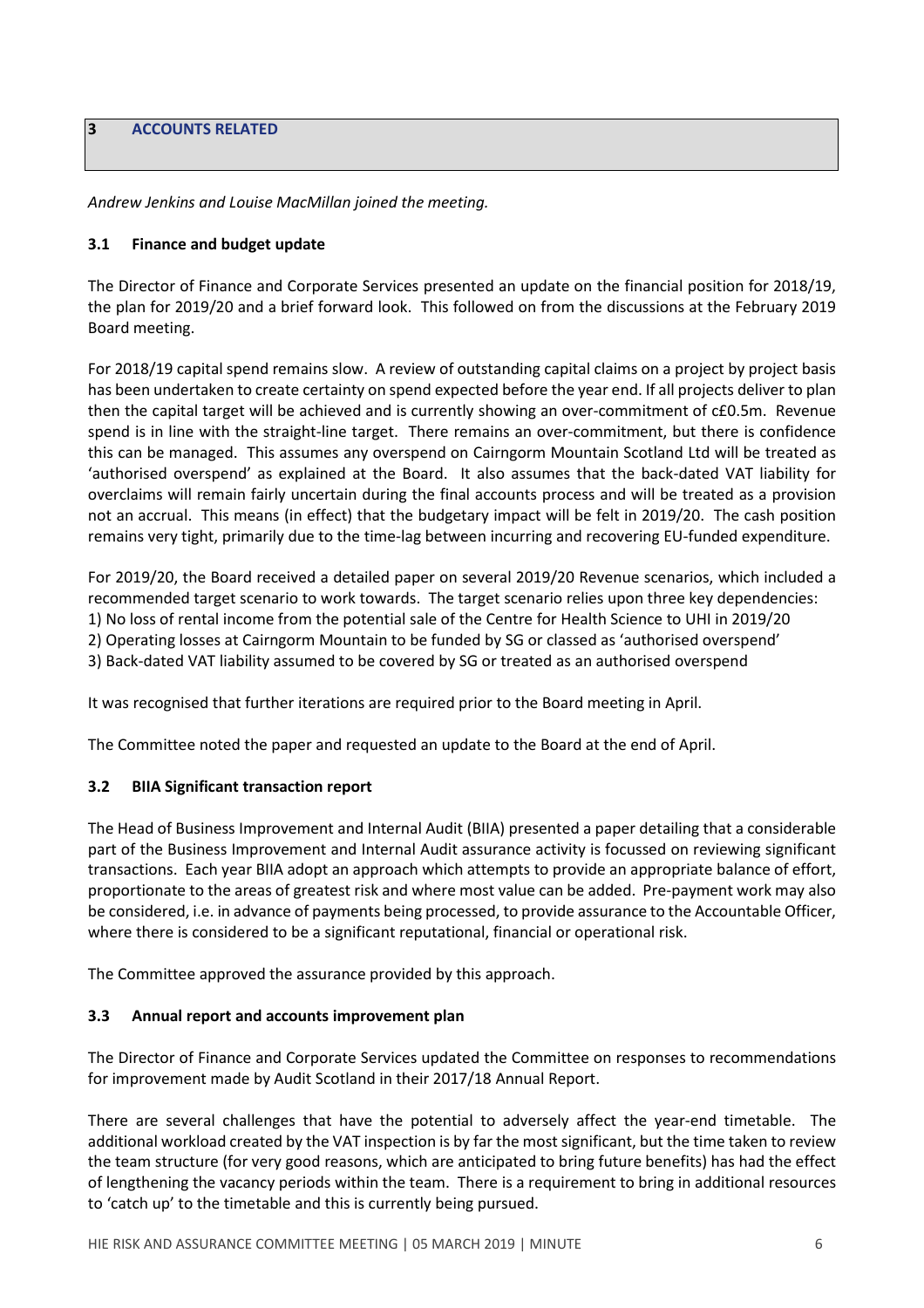The Head of Financial Services presented a paper outlining the Annual Report and Accounts timetable to ensure Highlands and Islands Enterprise meet the expectations of the Economy, Jobs and Fair Work Committee and have the Annual Accounts filed at the end of August 2019. It is intended to follow a similar timetable to the 2018 Annual Accounts timetable with the probable addition of an extra interim audit in late April. Following the 2018 audit it was noted that some items could be audited earlier in the year. This would reduce the workload during the main audit.

The subsidiary company audits and tax computations will be undertaken by Saffery Champness. The Wave Energy Scotland (WES), Orkney Research and Innovation Campus (ORIC) and HIE Ventures Limited (HIEVL) audits are planned for the week commencing 6<sup>th</sup> May. Draft consolidation packs are expected to be completed by 24<sup>th</sup> May. It is expected that the Subsidiary / Joint Venture accounts will be complete by  $1^\text{st}$ July.

The Committee were keen to understand if there was enough staff resource to cope with the workload. It was noted that it will be a challenge however resource will be brought in where required. There is an action to ensure that commentary to the annual report and accounts provides context as outlined in the Audit Scotland Good Practice Guide.

The Committee noted positively that the recommendations from the Audit Scotland report were being addressed.

# **3.4 Audit Scotland 2018/19 Annual Audit Plan**

Audit Scotland provided an update on the HIE Annual Audit Plan. The approach is based on risks identified from discussions with staff, attendance at Committee meetings and a review of supporting information. The risks have been categorised into financial risks and wider dimension risks. The audit risks set-out are closely aligned to the Risk and Assurance Committee meeting agenda. Other key risks identified include Cairngorm funicular railway, European Union (EU) withdrawal, Cyber security, key suppliers, and business continuity arrangements.

Paragraph 8, The audit fee was drawn to the attention of the Committee.

The Committee thanked Audit Scotland for the Plan.

## **3.5 Investment portfolio update**

## *Jeff Foot joined the meeting.*

The Head of External Funding and Investment provided an annualsummary for the Committee of the current portfolio of share investments and loans which HIE hold, as well as an update on the position of HIE Ventures Ltd. It also incorporated a commentary on the changes in the finance market landscape, particularly those in the public sector which may have a bearing on HIE's investment and lending activities in the future.

Active management of the share investment portfolio continues with the aim of divesting where practicable. With the Scottish Investment Bank being the primary source for share investment in businesses, this means direct investment by HIE is increasingly rare. The relative success of HIE Ventures compared to the performance of other investment funds and groups was highlighted last year, and the vehicle is being retained, even now that the last investment has been realised, until changes taking place in the Scottish funding landscape become crystallised and the benefit of having a public sector owned VC fund can be better assessed.

The number and overall value of loans awarded by HIE in recent yearsis noteworthy, and the level of demand for this form of funding is not expected to decline in the foreseeable future, especially as access to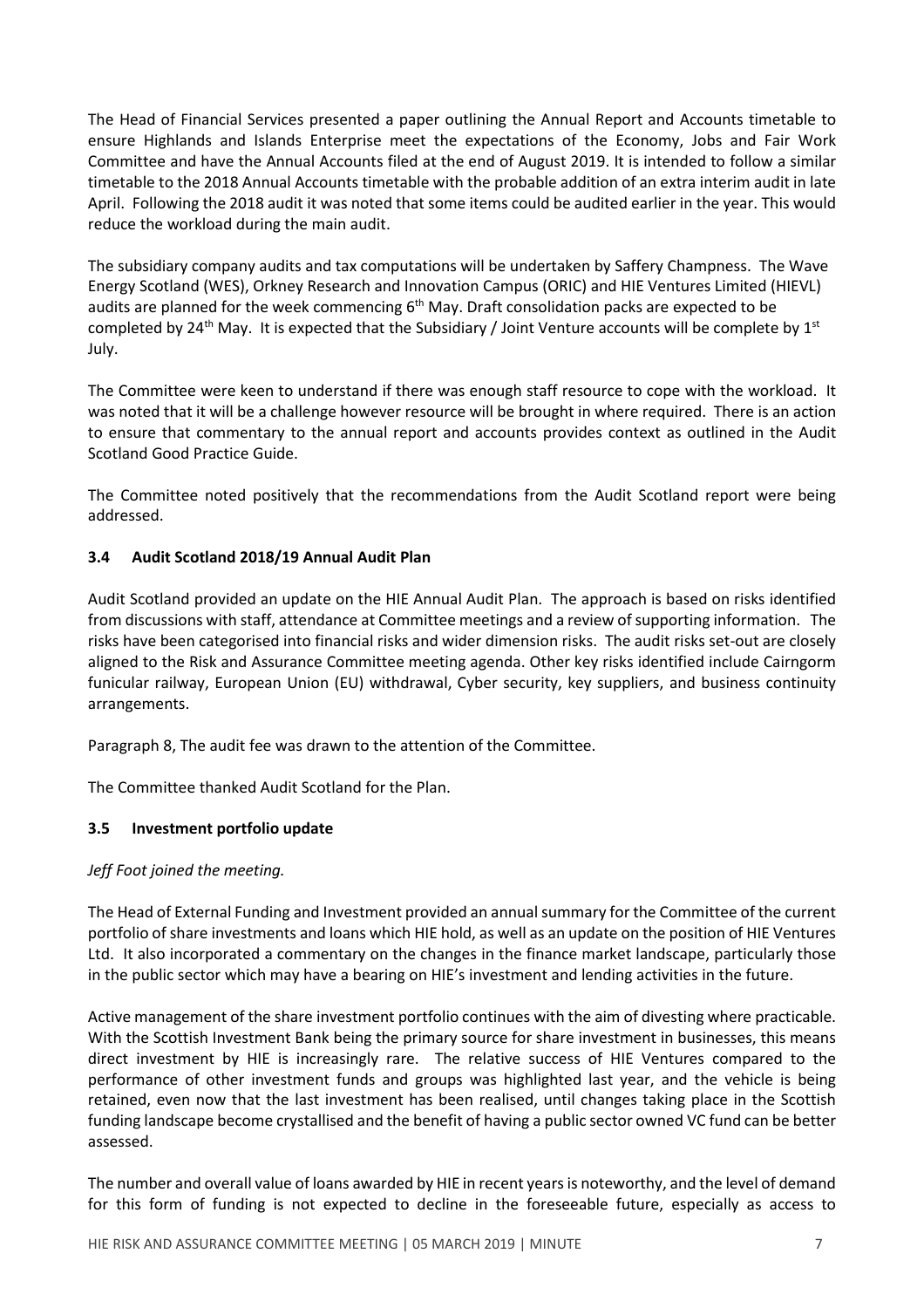commercial finance remains difficult for many small developing businesses. As with share investments, careful consideration needs to be given to the impact of potential loss when a decision to award a loan is being taken, so that HIE's resources are used optimally to generate best value for money.

The Committee welcomed the paper and asked for this area of HIE activity to be included in the Committee Development Plan.

*Jeff Foot left the meeting.*

## **3.6 HMRC Update**

The Head of Financial Services presented a paper updating the Committee on the HMRC employment tax and VAT compliance review. It was confirmed that the employment tax review was complete with HIE settling the following findings – Internal interview expenses, reimbursement of employee telephone bills and Board expenses. HMRC had conceded that no HIE staff have dual workplaces. HMRC issued a penalty notice in relation to the noncompliance which was suspended on condition HIE met its PAYE obligations for the following month. HIE met the condition and therefore no penalty payment was required.

In relation to VAT compliance, HIE needs to agree with E&Y if it can restrict the HMRC Partial Exemption Special Method (PESM) review to April 2018 forward. It is hoped to have a final position agreed with E&Y by the end of April 2019, with a settled position with HMRC by the end of October 2019. E&Y will assist in concluding the VAT compliance review and proposing a new PESM for discussion with HMRC. HIE expects that a verified PESM should be available to share with HMRC by October with a settled position from HMRC by January 2020.

HIE must also comply with HMRC 'Making Tax Digital' (MTD). From the 1<sup>st</sup> April 2019 organisations must submit their VAT return electronically using an Application Program Interface. The Financial Services team has scheduled the 27<sup>th</sup> February to ensure the HIE and HIE subsidiary VAT returns meet the requirements of MTD.

The Committee noted the update and requested input from Scottish Government re the funding of the VAT position.

#### **3.7 Internal control approach**

The Compliance and Risk Manager updated the Committee on the Internal Control Process to be followed this year noting that this is the same approach as last year with the addition of the HIE subsidiary Cairngorm Mountain (Scotland) Limited. The checklist is issued to all Area Managers, Directors, key Health and Safety contacts as well assubsidiaries Wave Energy Scotland (WES), Orkney Research and Innovation Campus(ORIC) and HIE Ventures.

The Committee welcomed the approach noting that it represented a detailed and genuine attempt to buildup the overall HIE position in relation to controls.

*Andrew Jenkins and Louise MacMillan left the meeting.*

## **4 WIDER ASSURANCE**

#### **4.1 Customer service update**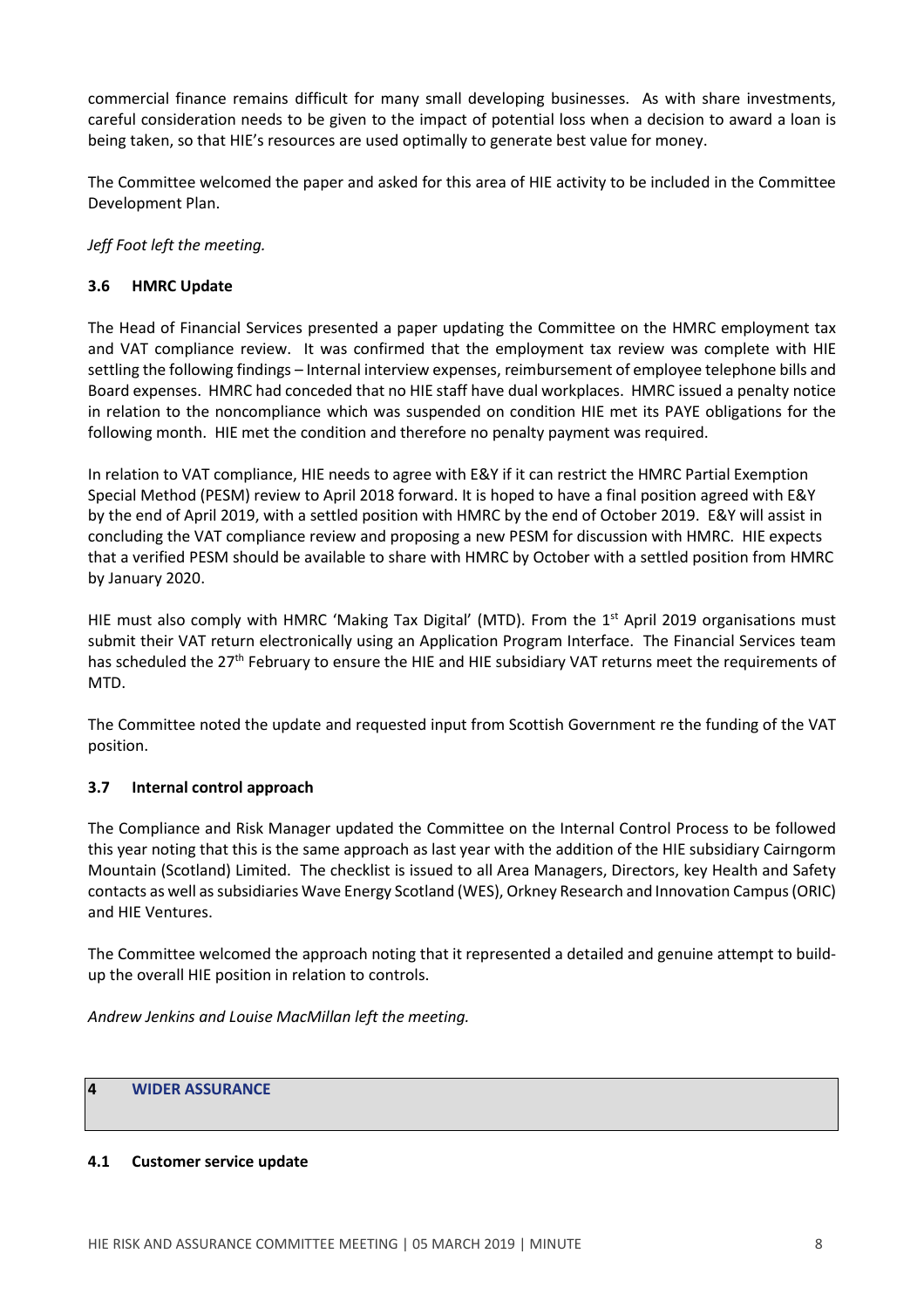The Head of Business Improvement and Internal Audit (BIIA) provided an update on the areas of activity covering the nine months from 1st April 2018 – 31st December 2018. This included an overview of customer feedback, incorporating both compliments and complaints for both HIE (Highlands and Islands Enterprise) and Wave Energy Scotland (WES), an overview of requests received under the Freedom of Information (Scotland) Act and Environmental Information Regulations for both HIE and WES and a high-level overview of next steps in terms of delivering the wider Customer Service agenda.

It was noted that there are a small number of themes where there are repeated requests for information – these include Cairngorm Mountain, Space, Fisheries, and some project specific issues. Freedom of information requests have become increasingly complex and voluminous, making it increasingly difficult to respond to statutory timescales. This has also resulted in increased requests for review and appeals to the FOI Commissioner.

The Chair welcomed the update noting that it was also good to see compliments and that the requests for information tended to mirror high risk areas.

## **4.2 Business Improvement and Internal Audit update**

The Head of Business Improvement and Internal Audit (BIIA) updated on the activities of the Business Improvement and Internal Audit (BIIA) Team during the ten-month period to 31 January 2019. The BIIA team has delivered 41 outputs by way of reports issued, three of these reports remain in draft. A significant number of other outputs have been delivered by presentation, papers, workshops or activity that has otherwise contributed significantly to business improvement or assurance related activity.

The Committee noted the update and the significant amount of work being undertaken.

The Committee discussed in some detail the workload and the role of the Head of BIIA and whether there was enough resource.

There was concern that there was a huge reliance on the Head of BIIA and a need for additional external resource including to cover the work of BIIA. The Head of BIIA agreed to bring a paper to the June RAC meeting on BIIA.

## **4.3 Risk register**

This paper was taken as an information paper with the Head of Business Improvement and Internal Audit (BIIA) providing a brief summary referring to previous discussion and how more attention was needed on applying the process which will be covered as part of the development session to be arranged. It was noted there was some inconsistency in how project and corporate risk was being presented. This would be reviewed going forward as part of a refresh of our risk arrangements

The Committee agreed that the development day should include a review of the risk process.

## **4.4 EIS cyber security update**

#### *Paul Clark and Chris Knight joined the meeting by Skype.*

The Chief Information Officer and the Information Assurance Manager from EIS joined the meeting by telephone conference to talk through the key points outlined in the report. Highlighting that the Security Council continue to meet monthly with Senior Information Risk Owners (SIRO's) from each partner, representation from the Digital Teams, SDS Procurement, EIS Cyber Security Team and the CIO (Chair). Issues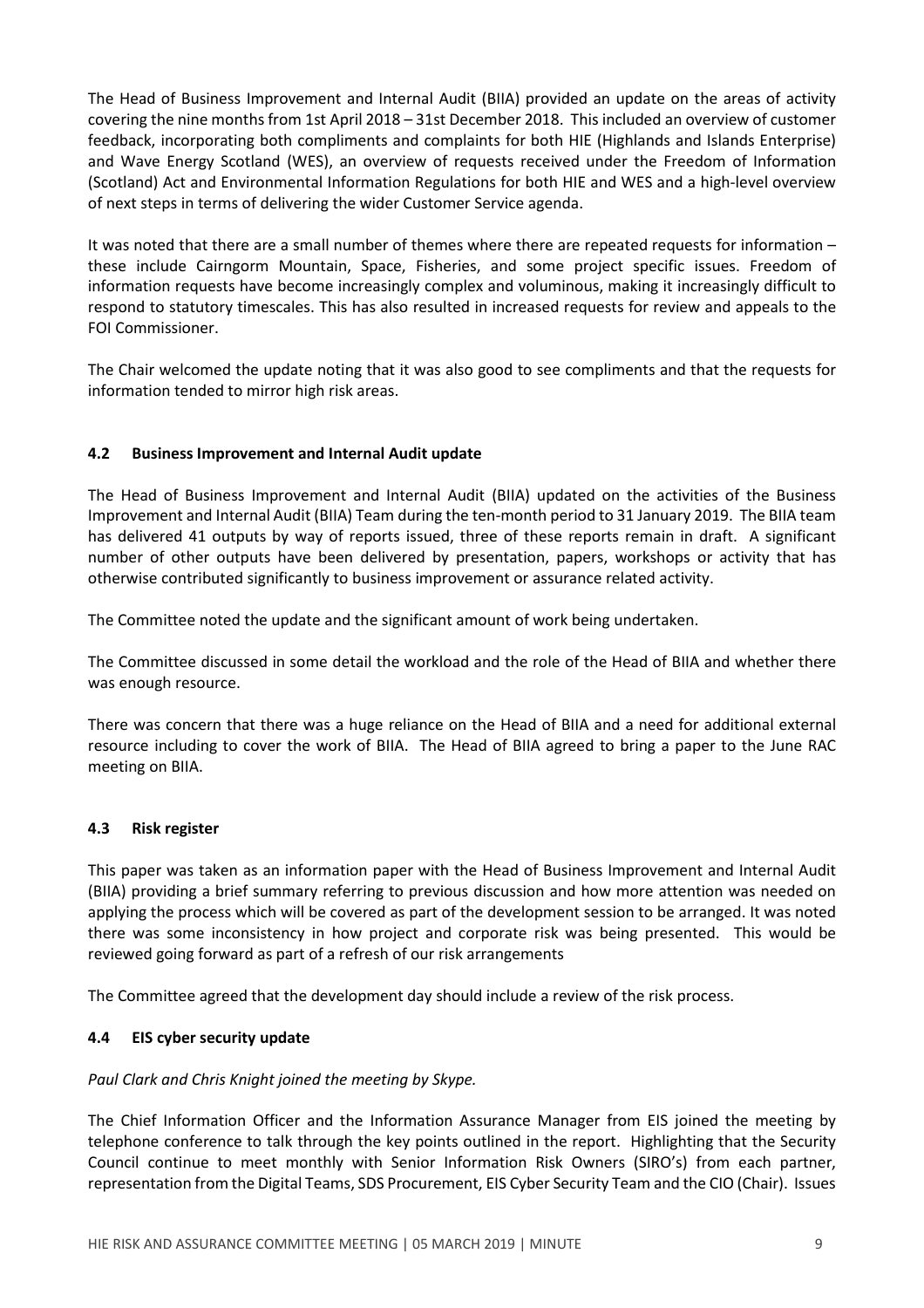currently being addressed are 1) Legacy Apps Project; 2) Security Operations Centre (SOC): 3) Security Testing; 4) Cyber Essentials Plus, 5) Phishing Testing; 6) Cyber Team Structure and 7) Cyber risk.

EY have been commissioned by the EIS partners to perform a Cyber Security audit on the EIS service. Auditors have been on site from 13<sup>th</sup> February and the report is due to be completed within the next week and will be shared with HIE and the Risk and Assurance Committee upon completion.

*[Paragraph removed in the interests of the effective conduct of public affairs.]*

*Paul Clark and Chris Knight left the meeting.*

| 5 | <b>UPDATES</b>         |
|---|------------------------|
|   | <b>CUNNTASAN AS ÙR</b> |

#### **5.1 Scottish Government Audit Committee handbook**

The Committee noted the key changes to the terms of reference and were content with the additions and for this to go to the Board

### **5.2 Lobbying act**

The update was noted.

### **5.3 Procurement strategy update**

The Committee welcomed the update and appreciated the more measurable outcomes and the reference to community benefit. The Committee also noted the need to ensure that for all spend under £50k that policy was being followed. It was agreed that a message from the Leadership Team was required to reinforce this and that the Head of Procurement would also issue a note to all staff.

#### **6 ITEMS FOR INFORMATION CUSPAIREAN AIRSON FIOSRACHADH**

#### **6.1 Committee Development Plan**

The plan was noted with the addition of a session on the Investment Portfolio and the NHS Fraud exercise.

#### **6.2 Any other business**

There was no other business.